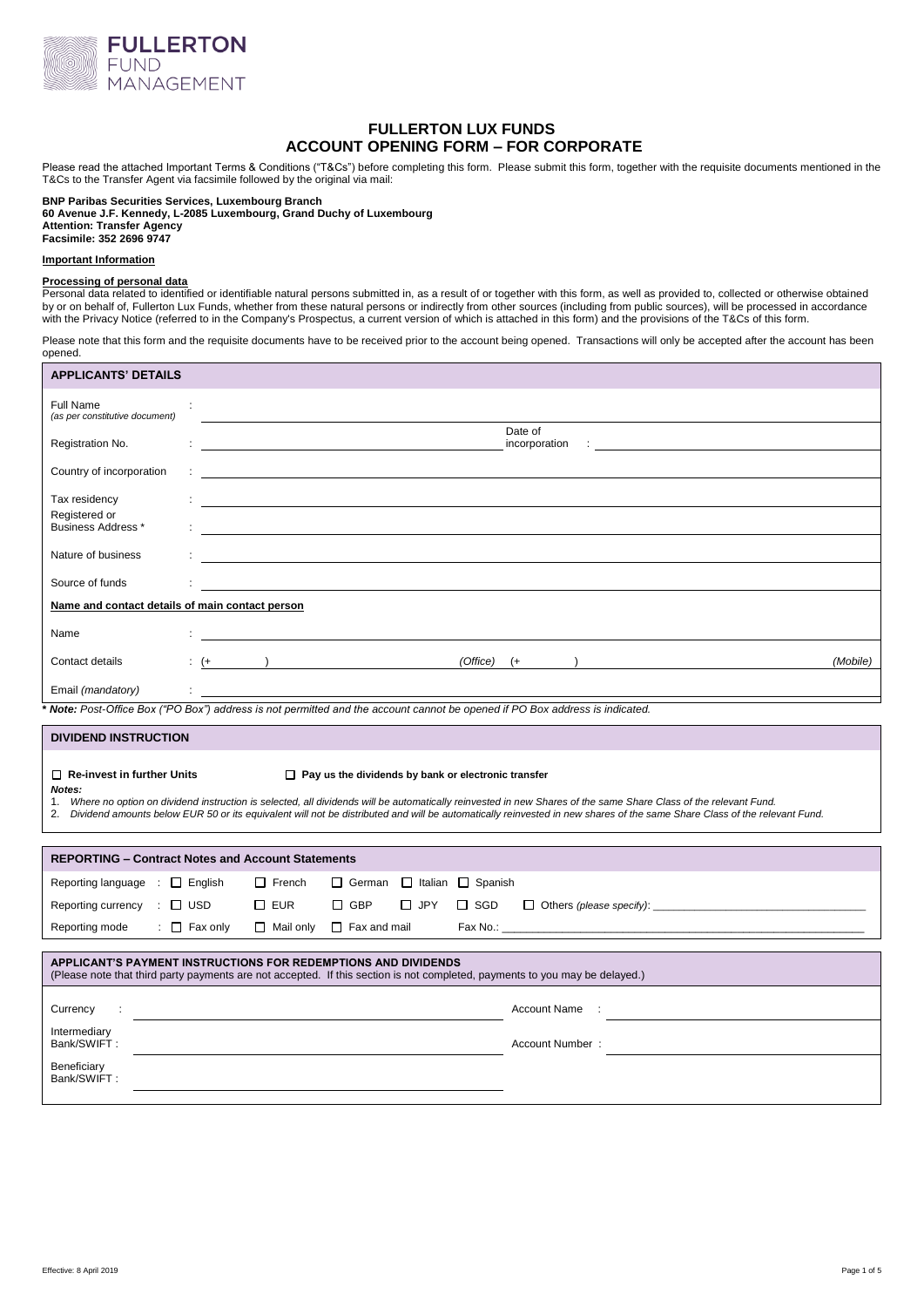

# **DECLARATIONS**

- 1. We acknowledge that we have received, read and understood and accepted the terms of the latest Prospectus or Information Memorandum (as the case may be) and Articles of Incorporation of Fullerton Lux Funds (the "Company") as the same may be amended, supplemented, modified, varied or replaced from time to time, including the T&Cs attached to the Account Opening Form and Transaction Form ("Application Forms"), and irrevocably agree to be bound by them.
- 2. We are the ultimate beneficial owner(s) of the Shares of the relevant Fund, i.e. a fund under the Company. Where we are not the ultimate beneficial owner(s), we hereby undertake to provide requisite information for the identification and verification of the ultimate beneficial owner(s). The required consents for use have been obtained from the ultimate beneficial owner(s) for use in accordance with applicable law or as reasonably required for the acquisitions of the Shares of Fund
- 3. We acknowledge that any allotment, issuance, sale, purchase or redemption of Shares by the Investment Manager will be entered into or conducted by the Investment Manager as agent for and on behalf of the Fund (and not as principal), and that all transactions involving the allotment, issuance, sale, purchase or redemption of Shares by the Investment Manager is intended to be entered into or conducted by the Investment Manager as agent for and on behalf of the Fund (and not as principal).
- 4. We declare that we are not a US Person as defined in the Prospectus or Information Memorandum (as the case may be) and that we are not applying as the proxyholder of a person who is a US Person; that we have not been solicited to purchase Shares while physically present within the US; that at the time we placed our order to buy Shares we were outside of the US; that we will not transfer any of the Shares or any interest therein to a US Person; if our or the underlying investors' status as a non-US person should change, we will immediately inform the Transfer Agent. In such event, we agree that the Company shall be entitled to (but shall not be obliged to) repurchase, or to require us to redeem our Shares.
- 5. We hereby confirm that the money or assets invested in the Company are neither directly nor indirectly the proceeds of any criminal act within the meaning of applicable Luxembourg law.
- 6. Where we are NOT subscribing to any Class A or Class R Shares of any Fund, I/we declare that we qualify as an Institutional Investor within the meaning of Article 174 of the Luxembourg Law of 17 December 2010 (as amended from time to time) regarding collective investment undertakings, the securities of which are not intended to be placed with the public.
- 7. For investments into Fullerton Lux Fund Asian Currency Bond Fund and Fullerton Lux Fund RMB Bond Fund, we confirm that the source of funds is sourced outside of the People's Republic of China ("PRC"), which excludes the Hong Kong Special Administrative Region of the PRC, the Macau Special Administrative Region of the PRC and Taiwan.
- 8. We hereby declare that the information contained in this form is true and correct, and undertake to inform the Transfer Agent immediately of any change in our details contained herein.

# 9. **Key Investor Information Document ("KIID")**

- **a. For direct investor**
	- i. We consent to being provided with the KIID on this website, [http://www.fullertonfund.com](http://www.fullertonfund.com/) (the "Website"), which is an appropriate medium in the context of the business between us and the Company;
	- ii. We further acknowledge and confirm that latest KIID will not be sent nor addressed to me personally; and that we will access, read and understand the latest relevant version of the KIID, available on the Website **on every occasion prior to placing any investment or switch transactions** in the relevant Fund(s); and
	- iii. We further confirm that we have provided a valid email address which can be used for communication by the Company and/or its appointed agents. By providing the valid email address, we specifically acknowledge that we have regular access to the Internet and specifically consent to the KIIDs being provided to us by us accessing the Website.

#### **b. For intermediary**

- i. We are acting as an intermediary and not investing on our own behalf and/or we are proposing to our underlying clients to invest in the relevant Fund (even, for example, by simply arranging subscriptions or switch transactions into the relevant Fund);
- ii. We will ensure that we comply with all applicable rules and regulations in relation to the provision of a KIID to our investors; and
- iii. We consent to being provided with the KIID on this website[, http://www.fullertonfund.com](http://www.fullertonfund.com/) the "Website"), which is an appropriate medium in the context of the business between us and the Company;
- iv. We further confirm that we have provided a valid email address which can be used for communication by the Company and/or its appointed agents. By providing the valid email address, we specifically acknowledge that we have regular access to the Internet and specifically consent to the KIIDs being provided to us by us accessing the Website.
- 10. By executing this form, all executing parties expressly and formally acknowledge all provisions and disclosures relating to the processing of personal data which are contained or referenced in this form and the Privacy Notice, and in particular all provisions of the section T&Cs of this form and having been given easy access to the Privacy Notice, a current version of which accompanies this account opening form.

**Applicant's Authorised Signatories' Name(s) Applicant's Authorised Signatories Signature(s) Company Stamp Date**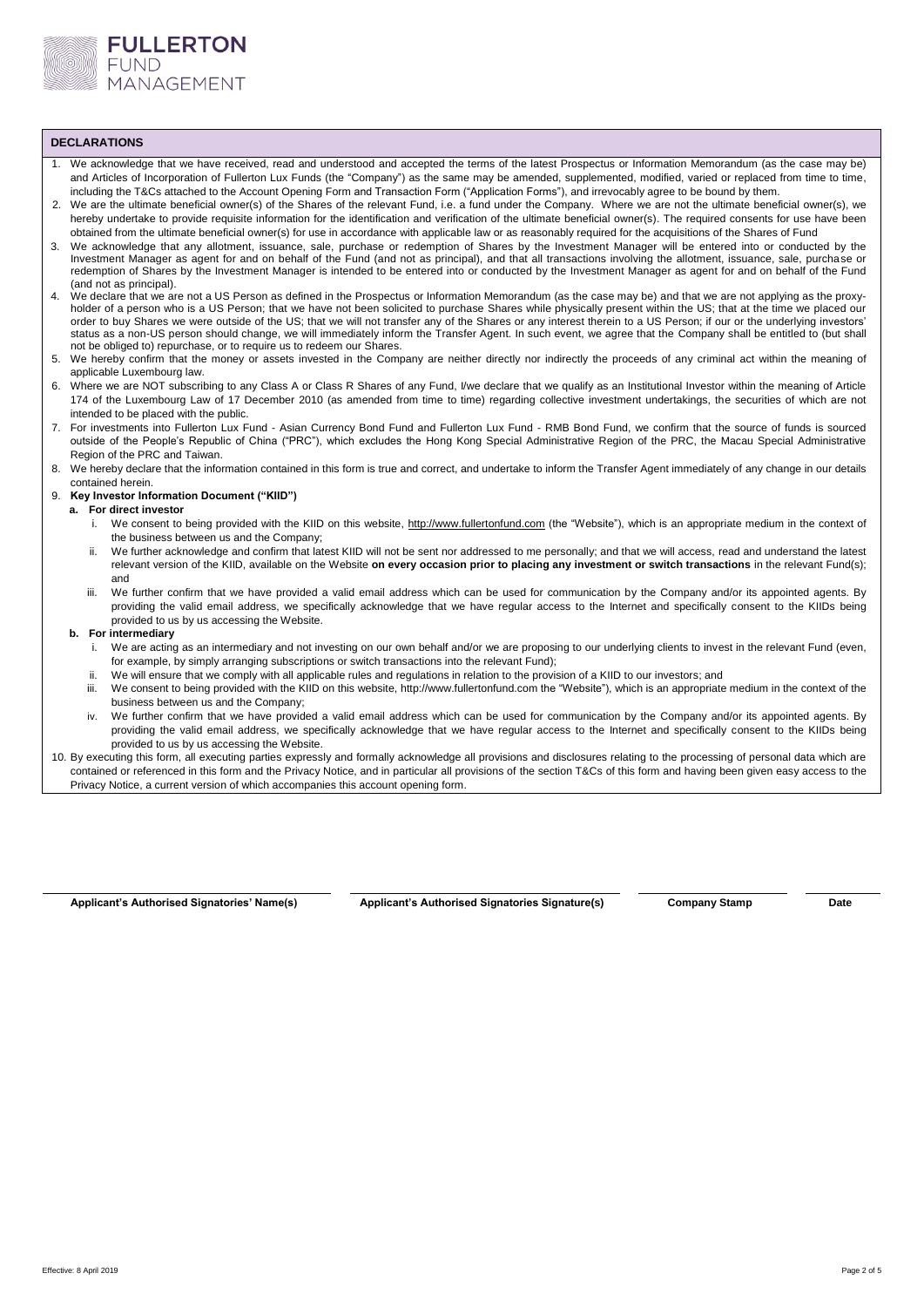

# **IMPORTANT TERMS AND CONDITIONS ("T&Cs")**

# **GENERAL**

- 1. For the first time Applicant, please submit the applicable Self-Certification Form and any relevant document as requested by the Manager(s) and/or their appointed agents to facilitate anti-money laundering checks in accordance with applicable laws and regulations.
- 2. At the Company and/or its appointed agents' discretion, the Applicant or existing Shareholder may be required to provide additional information and documentation, including translations and certifications thereof, in compliance with the applicable law and regulations in force from time to time.
- The Transfer Agent shall be notified immediately, via facsimile followed by original via mail, of any change of the Applicant's details in this form or supporting documents.
- 4. Information on the relevant Funds contained in the Prospectus or Information Memorandum (as the case may be) and/or Articles of Incorporation shall prevail over any information contained in this form. All other information or representations made must be regarded as unauthorised and must not be relied upon. The T&Cs contained herein are subject to change at the absolute discretion of the Company.
- 5. All capitalised terms used in this form unless otherwise defined shall have the meaning ascribed to them in the Prospectus or the Information Memorandum (as the case may be).
- 6. The Company, and/or its appointed agents shall be entitled in their sole and absolute discretion at any time after receipt of this form to deem an incomplete or improperly completed form, or the Applicant failing to provide true and accurate information and documents as required by the Company and/or its appointed agents for the processing of this application in accordance with the Prospectus or Information Memorandum (as the case may be) and/or Articles of Incorporation, applicable laws and regulations, to be an invalid request. The Company shall not be liable to the Applicant for any losses suffered by the Applicant as a result any delay or failure by the Applicant to submit a duly completed Account Opening Form, and requisite documents.
- 7. If the Applicant is requesting accounts openings for its clients (the "SRS Clients") who wish to subscribe into the Company through the Supplementary Retirement Scheme ("SRS") promoted by the Singapore Government, the Transfer Agent would only accept instructions (subscriptions, redemptions, transfers, switch transactions) sent by the Applicant, on behalf of the SRS Clients. No direct instructions from the SRS Clients will be accepted. All the communication between the Transfer Agent and the SRS Clients will be made exclusively through the Applicant, and the Applicant shall ensure that the SRS Clients have duly authorized it to do so. The Company and its appointed agents shall be indemnified, and held harmless, at all times against all actions, proceedings, claims, loss, damage, costs and expenses (including attorneys' fees, taxes and penalties) including consequential losses/damages which may be brought against them or suffered or incurred by them and which shall have arisen either directly or indirectly out of or in connection with them accepting only instructions from the Applicant, and not from the SRS Clients directly. Upon receipt of the completed Account Opening Form and the full subscription amount, the Company and/or its appointed agents will issue the Shares of the Company in the name of the SRS Clients. The Applicant must ensure that the SRS Clients agree with all the provisions of the T&Cs as if they were themselves the Applicants.
- 8. Transactions will only be accepted after the account has been opened.
- 9. The Company and any of its appointed agents, may disclose to each other, to any affiliate, to any other service providers to the Fund and to any regulatory body in any applicable jurisdiction, copies of this form and any information concerning the Applicant in their respective possession, whether provided by the Applicant to the Company and/or its appointed agents, and any such disclosure shall not be treated as a breach of any restriction upon the disclosure of information imposed on any such person by law or otherwise.
- 10. The Applicant shall check the accuracy of the details contained in the contract notes and statements of accounts sent by the Company and/or its appointed agents. All details contained in such contract notes and statements of accounts shall be deemed to be final and confirmed by the Applicant(s) after 30 business days from the date of dispatch to the Applicant.
- 11. The Company and/or its appointed agents shall not permit transactions which it knows to be, or has reason to believe to be, related to late trading or market timing practices as defined in CSSF Circular 04/146 and such transactions shall be reported to the CSSF.
- 12. The Applicant agrees that the foregoing declarations, representations, warranties and acknowledgements will be deemed to be reaffirmed by the Applicant at any time the Applicant purchases or otherwise acquires additional Shares of the Fund and such purchase or acquisition will be evidence of such reaffirmation, and if any of the foregoing representations, warranties and acknowledgements cease to be true, the Applicant will promptly notify the Company and/or its appointed agents of the facts pertaining to such changed circumstances, including changes to details provided herein.

#### **POWER OF ATTORNEY**

- 13. If the Applicant appoints an attorney, a Power of Attorney Form must be completed and all the documents specified therein attached to this form, and The Power of Attorney Form shall thereafter constitute an integral part of these T&Cs.
- 14. The Power of Attorney shall allow the attorney to act on behalf of the Applicant, and such Applicant hereby authorises the Company and/or its appointed agents to act and rely on the signed or purportedly signed instructions of the attorney without liability with respect of any subscription, redemption, switching, transfer, payment or other act made or done or omitted to be done in accordance with such instructions.
- 15. A Power of Attorney may be withdrawn at any time, but shall however be deemed to continue to be valid until the eighth (8<sup>th</sup>) day inclusive after receipt by the Company and/or its appointed agent of notification, by registered post, of the cancellation of the Power of Attorney.

#### **SUBSCRIPTIONS**

- 16. Upon receipt of the completed Transaction Forms and the full subscription amount, the Company and/or its appointed agents will issue the Shares of the Company in the name of the Applicant. Any and all transactions involving the allotment, issuance or sale of Shares by the Investment Manager will (and are intended to) be entered into or conducted by the Investment Manager as agent for and on behalf of the Fund (and not as principal).
- 17. The Company reserves the right to deem any transaction as cancelled and/or to recover from the Applicant any loss, expenses, claims, costs or charges which may be incurred by the Fund, as a result of the Applicant's failure to make full payment for value in accordance with the transaction, including cases due to non-availability or insufficiency of funds in the Applicant's SRS Clients' accounts (opened in person by the SRS Client with an SRS Agent Bank for the purpose of subscribing in the Company) or other reasons for rejection by the SRS Agent Bank. "SRS Agent Bank" means any branch of SRS operators approved or appointed by the relevant Minister of Singapore.

18. The Company shall have the right to allot fewer Shares than the number applied for or to refuse any subscriptions without giving any reason.

#### **REDEMPTIONS**

- 19. Any and all transactions involving the purchase or redemption of Shares by the Investment Manager will (and are intended to) be entered into or conducted by the Investment Manager as agent for and on behalf of the Fund (and not as principal). Subject to the Prospectus or Information Memorandum (as the case may be), the Company may compulsorily redeem Shares of a Shareholder.
- 20. A redemption request accepted by the Company is irrevocable by the Shareholder except with the consent of the Company.

## **ANTI-MONEY LAUNDERING & RELATED MATTERS**

- 21. The Applicant understands that due to the changing nature of anti-money laundering laws and regulations and the possible extension of applicable rules, the Company and/or its appointed agents may update and amend its procedures as might be required from time to time to comply with such amendments.
- 22. The Company and/or its appointed agents require detailed verification of an Applicant's identity and the source of subscription monies to satisfy the Company's responsibility to prevent money-laundering. The Company and/or its appointed agents reserve(s) the right to request any Applicant or existing Shareholder for such information or further information as may be necessary to make such verifications before any application may be processed or the proceeds of the redemption can be paid out. Any delay or failure by an Applicant or existing Shareholder to produce such information as may be requested for verification purposes may result in the Company and/or its appointed agents refusing to accept the application. The Company and its appointed agents shall not be liable to the Applicant or existing Shareholder for any loss suffered as a result of such failure to provide such information for verification purposes.
- 23. Third party payments will not be accepted.

### **CONFIDENTIALITY**

24. The Transfer Agent agrees to keep all information concerning the Applicant confidential unless required to disclose such information to third parties under any applicable law or by formal instruction received from the Applicant.

25. An Applicant who does not subscribe to the Company directly in Luxembourg may not benefit from Luxembourg banking secrecy rules.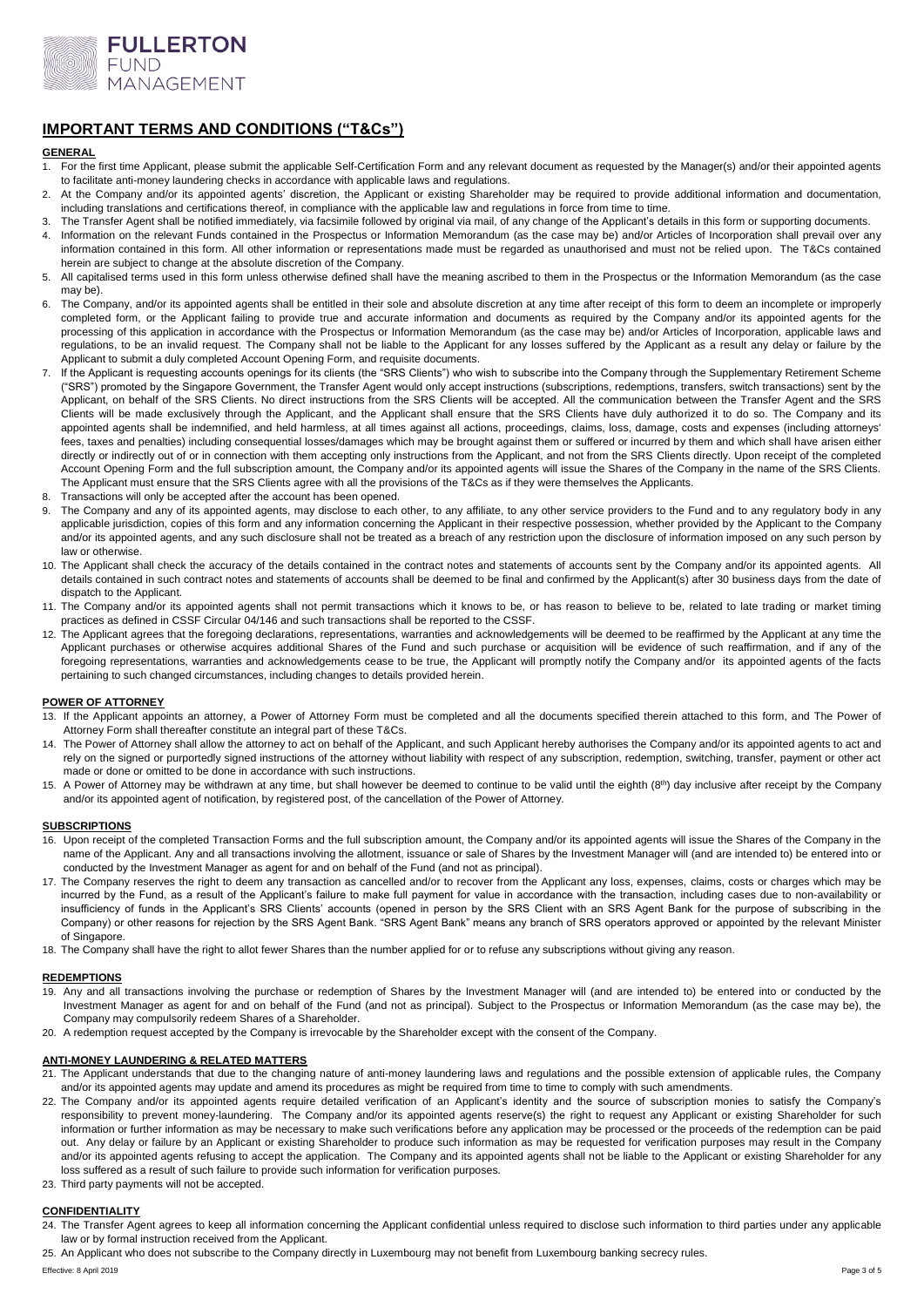

- 26. The Applicant accepts and agrees that the Company and/or its appointed agent may need to disclose personal details of the Applicant for the processing of cash payment instructions in accordance with the mandatory obligation provided in Article 16 of the Luxembourg Act of 19 November 2004 (as amended from time to time) in relation to the combat of money laundering and terrorism financing.
- 27. The Applicant hereby explicitly authorizes and instructs, throughout the duration of the Applicant's relationship with the Company, that personal data as well as identification documents provided by the Applicant to the Company and the Transfer Agent are disclosed to external parties such as Fullerton Fund Management Company Ltd, Singapore ("Fullerton"), acting as Global Distributor and Investment Manager, and BNP Paribas Trust Services Singapore Limited, as necessary for the performance of the services of the Company and/or the Transfer Agent in relation to the Company, or for the provision of enhanced Shareholders' related services and to comply with regulatory requirements in Singapore. Such personal details and documents may be transmitted in electronic form and may be used outside Luxembourg and may therefore be potentially subject to the scrutiny of regulatory and tax authorities outside Luxembourg. The Applicant also explicitly waives its rights under the secrecy rules applicable to the Transfer Agent.

#### **PROCESSING OF PERSONAL DATA**

- 28. In relation to the processing of personal data related to identified or identifiable natural persons by the Company and (respectively the "Data", the "Data Subjects" and the "Controller"), each of the undersigned applicant(s) (the "Applicant") hereby:
	- (i) acknowledges that the Controller processes several categories of Data related to several categories of Data Subjects for several purposes on several lawful bases; (ii) acknowledges (A) that Data so processed may be Data which relate to any of the Applicants, but may also be Data (a) which relate to Data Subjects who are not a party to this form and (b) which are or will be provided to the Controller by or on the initiative of any of the Applicants (respectively the "Related Data" and the "Related Data Subjects"); and (B) that Related Data include Data relating to Related Data Subjects as well as Data relating to any of the Applicants who are natural persons;
	- (iii) represents and warrants having received full authority from each Related Data Subject and/or otherwise being fully entitled to provide, or to cause or allow the provision of, any Related Data to the Controller;
	- (iv) undertakes to promptly provide the Controller (or any third party indicated by the Controller) with any information regarding any Related Data Subject which the Controller may reasonably request in order to fulfil, or enhance the fulfilment of, their duties and obligations pursuant to applicable data protection laws and regulations;
	- (v) acknowledges and, to the extent required, irrevocably agrees that the Controller communicates directly, and where applicable separately, with any of the Related Data Subjects, in particular but not only if the Controller considers that this is necessary to comply with, or that this enhances their compliance with, applicable data protection laws and regulations;
	- (vi) represents and warrants being required to inform each Related Data Subject of the processing of their Data by the Controller (irrespective of whether these Data have been provided to the Controller, or their provision to the Controller caused or allowed, by the Applicant) in a timely manner;
	- (vii) represents and warrants that, before or no later than at the time of providing, or causing or allowing the provision, of any Related Data to the Controller, the Applicant has received or has been given easy access to the Controller's full privacy information designated as the "Privacy Notice" in the section headed "Data Protection" of the Prospectus, and has been invited to take the time to carefully consider and read the Privacy Notice;
	- (viii) acknowledges that the current version of the Privacy Notice accompanies this form; (ix) represents and warrants having provided (or at least having given easy access to) the Privacy Notice to each Related Data Subject in a timely manner and in the Applicant's language of reference;
	- (x) represents and warrants that the attention of each Related Data Subject has been drawn to the limitation of liability and compensation provisions contained in the Privacy Notice or in this form, in particular but not only the provisions contained in clause 29 below and that each Related Data Subject has accepted (or that the Applicant will cause the acceptance by each Related Subject of) each such limitation of liability and compensation provisions;
	- (xi) acknowledges that the Privacy Notice may be amended at any time and at the sole discretion of the Controller, and that any change or update to the Privacy Notice may be notified to the Applicant by any means that the Controller deems appropriate, including by public announcement;
	- (xii) agrees that in respect of any change or update to the Privacy Notice that the Controller is under a duty to notify to the Applicant and/or in relation to a Related Data Subject will be duly and fully notified to this Applicant and/or in relation to this Related Data Subject either (A) by the transmission of an email linking to this change or update to the email address provided in the Applicants' Details section of this form and/or (B) by the mere posting of this change or update on http://fullertonfund.com/en/contact-us/global-offices/cpg/18;
	- (xiii) undertakes to continue to notify each Related Data Subject, in a timely manner and in her/his language of reference, of any notification of change or update to the Privacy Notice notified to the Applicant pursuant to the foregoing sub-paragrap[h \(xii\)](#page-3-0) or otherwise received by the Applicant from the Controller;
	- (xiv)acknowledges that, notwithstanding any notification of change or update from the Controller, an updated version of the Privacy Notice may easily be obtained or accessed at any time as indicated in the section headed "Data Protection" of the Prospectus;
	- (xv) represents and warrants that, when a processing of Data is and/or will be based on the consent of any Related Data Subject, the Applicant's consent to such processing (given either in this form or separately) means (A) that the corresponding consent by this Related Data Subject (a) has been and/or will have been obtained in due time from this Related Data Subject and (b) is and/or will be fully valid under the applicable data protections laws and regulations, and (B) that the Applicant is and/or will be able to provide due evidence thereof upon simple request from the Controller;
	- (xvi)undertakes that the Controller be notified in a timely manner (A) of any withdrawal of any consent given by any Related Data Subject, and (B) more generally of any decision or event which affects or may affect the Controller's processing of the Related Data; and
	- (xvii) agrees to indemnify and hold harmless the Controller to the fullest extent authorised by applicable law, for and against any adverse consequence arising from any breach of a provision of this clause, unless such adverse consequences result from the negligence of the Controller.
- <span id="page-3-0"></span>29. Each of the Applicants acknowledges and agrees that the liability of the Controller in relation to the processing of Related Data and the obligation of compensation by the Controller in case this liability is established are strictly limited to what the Controller is liable for and have to compensate pursuant to mandatory provisions of applicable laws and regulations. In particular, without prejudice to the general nature of the foregoing or to other limitation of liability and compensation provisions contained otherwise in this form or in the Privacy Notice, each of the Applicants:
	- (i) acknowledges that Related Data may be sent, communicated, disclosed, accessed by, or otherwise made available (collectively "transmitted") to third parties; and agrees that the Controller bears no liability, and will provide no compensation to anyone, for any Related Data being transmitted to any third party, within or outside of the European Union, without an express authorisation from the Controller and, more generally, for any such unauthorised third party having or receiving knowledge of Related Data;
	- acknowledges that the Controller may from time to time provide or make available privacy information related to third parties which are acting as controller in their own right in relation to the Related Data (the "third-party privacy information"); and agrees that the Controller bears no liability, and will provide no compensation to anyone, in relation to third party privacy information, nor in relation to any processing performed by these third-party controllers and;
	- (iii) acknowledges that the Controller may from time to time unwillingly collect or obtain Related Data which the Controller has no intention, nor interest to process in view of the purposes described in the Privacy Notice, but which the Controller may nevertheless happen to store or even transfer (the "Unsolicited Related Data"); undertakes to adopt all appropriate measures to prevent such Unsolicited Related Data to be collected or obtained by the Controller; and agrees that the Controller bears no liability, and will provide no compensation to anyone, for any damage suffered and resulting directly or indirectly from the processing of Unsolicited Related Data.
- 30. The Applicant hereby consents to the processing their information and the disclosure of the Applicant's information by the parties above in the parties' legitimate interest to any Fullerton company, company of the group of the Administrator and/or Custodian and agents of such companies including companies situated in countries outside of the European Economic Area which may not have the same data protection laws as in Luxembourg or Singapore. Applicants are informed that subject to applicable laws and regulations, data thus may transit via and/or be processed in countries which may not have data protection requirements deemed equivalent to those prevailing in the European Economic Area or Singapore. Applicants may request access to, rectification of or deletion of any data provided to the Company or any of the parties above or stored by the Company or any of the parties above in accordance with applicable data protection legislation.
- 31. The Company and/or its appointed agents shall keep the personal details of Applicant for at least five (5) years after the end of the relationship between the Applicant and the Company. The Applicant may withdraw consent of the use of the Applicant's information subsequently by giving notice in writing to the Company and/or its appointed agents but should note that such withdrawal will also be deemed to be a request for redemption of all the Applicant's investments in the Fund. Further, it will not prevent the continued use or disclosure of data for the purposes of compliance with any legal, governmental or regulatory requirements of any relevant jurisdiction.
- 32. In providing any personal information of the Applicant's customers to the Data Processing Parties that are subject to the PDPA, the Applicant undertakes to comply with the all applicable laws and regulations relating to data protection in Singapore, including ensuring that all necessary consents, notifications and/or waivers relating to the collection, use, processing, transfer, storage and disclosure of any such personal data are obtained from/provided to their customers. The Applicant will ensure that such consents are maintained in full force and effect.